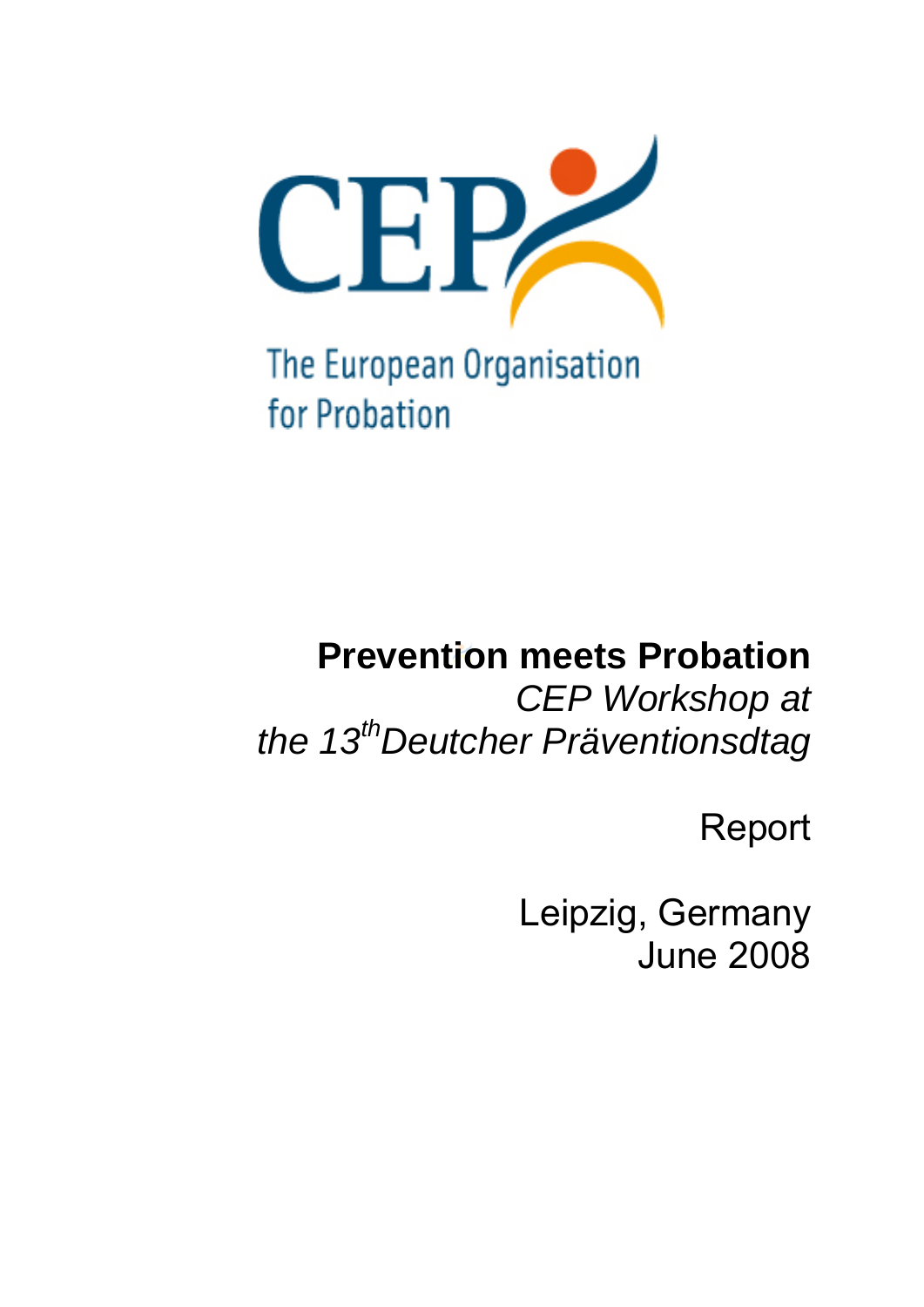

## **Probation meets Prevention**

Report from CEP-workshop in Leipzig June 1-3-2008

CEP's workshop was arranged in connection with the big crime-prevention fair which was held in Leipzig (Deutcher Präventionsdtag)

**Leo Tigges, Secretary General of CEP** began by setting the picture; he used Prof. Rob Canton's definition of prevention: *Policy and practice to prevent (or, more plausibly, reduce) crime by a range of strategies that recognize the limits of the contribution that can be made by the formal agencies of criminal justice.* Proc. Canton repeated the the useful framework distinguishing three kinds of prevention

- *Primary* prevention through various forms of environmental design or manipulation
- *Secondary* prevention identifying and working with those considered most likely to offend ('at risk of offending"); and
- *Tertiary* prevention working with known offenders to reduce the incidence of their offending.

He then introduced another distinction:

- *Victim* oriented prevention empowering potential victims by alerting them to the ways in which people might try to take advantage of them; how can their vulnerability be decreased and their self-assuredness be heightened? How can they pay sufficient attention to their own ability to reduce the likelihood of the crimes?
- *Situational* prevention how can the particular circumstances in which crimes take place be influenced and how might the environment as such be manipulated to prevent offenders from committing the crimes? How can the chances of the offender's apprehension be increased? In situational prevention the focus is often on increased restraint (barriers, locks) and surveillance (more police on the streets, more closed circuit television, or cameras or more citizens on watch, like projects such as Neighbourhood Watch).
- *Offender* oriented prevention: how can known offenders be prevented from committing a new offence? What kind of interventions can be undertaken to target the risk of recidivism and the criminogenic needs of the offenders? How can offenders be stimulated to stop committing crimes, by enhancing their motivation, by helping them to experience new positive events and by building up new and positive ties and meaningful relationships?

It is obvious that the Probation Service's domain is tertiary prevention or offender orientated prevention. But can Probation Services make contributions at the other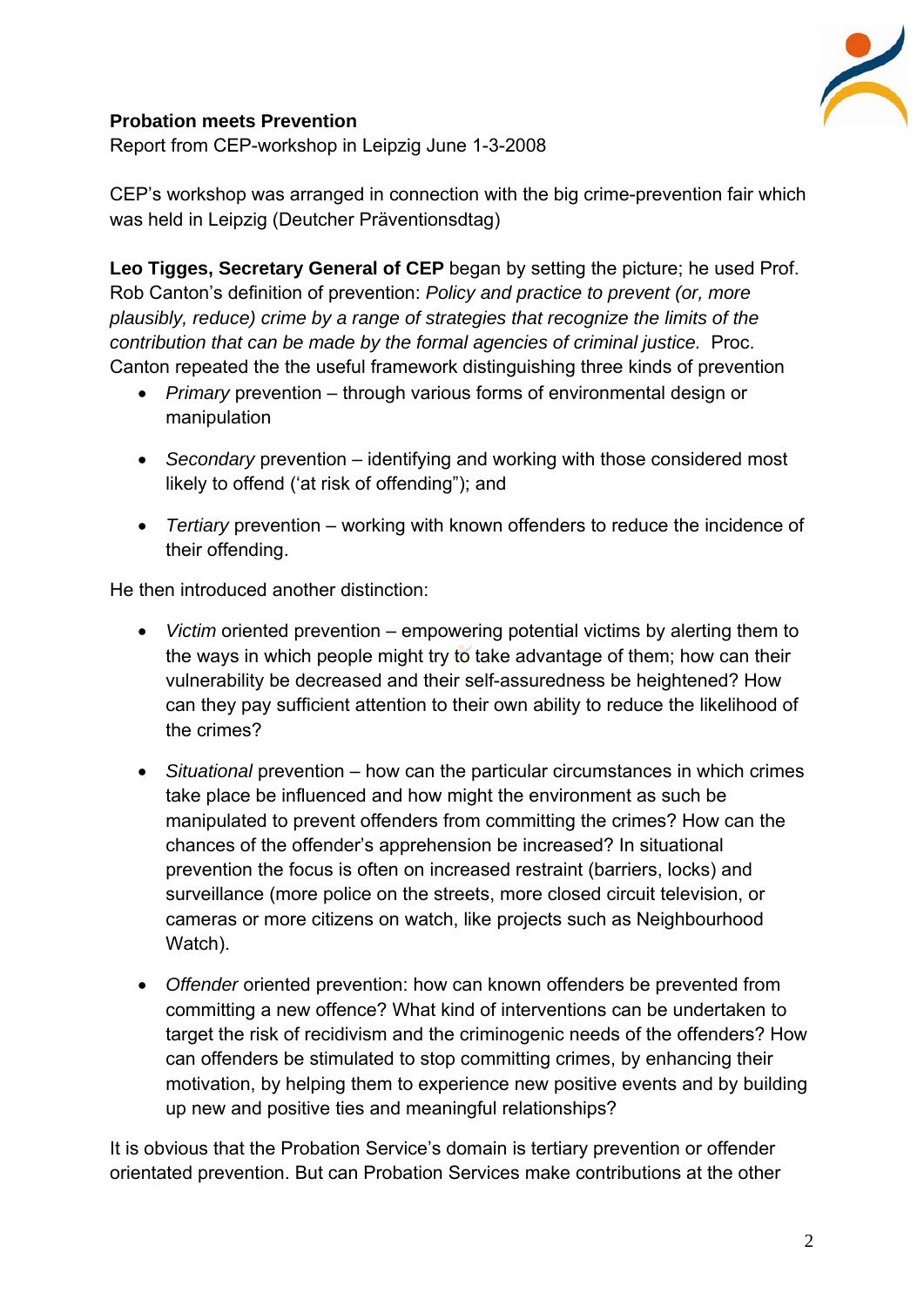

levels of prevention? What information have probation practitioners that might be deployed for an improvement of primary and secondary prevention? This is one of the questions that could be expected to be dealt with during this seminar. Others include community based networking. Both prevention and probation are active in this field. What kind of activities do they both undertake and how can these be mutually strengthened. The other question is about the transition from prison to freedom; in Germany they call this "Űbergangsmanagement, transition management. We in probation know that a lot may go wrong in the process of transition. It is not always seamless.

- The insight into which problems the offender is going to face in the transition from custody to freedom is not always clear
- Timely actions are lacking during the offender's stay in prison to solve some of the practical issues (for instance accommodation, benefits/income, identity papers)
- A real involvement of Municipal partners such as those responsible for Housing, Health Providers, and The Local Education Authority is absent
- There is room for improving the working relationship and distribution of responsibilities between the probation agencies and the local authorities
- The relationship between the probation agency and the police can be strengthened in order to alert each other to changes in the life style of the offender, which might indicate recurring problems and increased risk.

### **Probation meets** *Prevention*

After Leo Tigges' introduction, Professor Hans-Jürgen Kerner spoke about three different aspects of Prevention.

His first point dealt with how effective probation work is in its preventive work. He believes that in order to change someone, the probation service-client relationship (bonding) is necessary. Many young people in particular have a massive mistrust of society's ability to help them and the probation officer can be an important model of an adult who cares about them. Only when you have created an emotional bond with a young person can you expect him/her to try out any of the suggested changes put forward by the probation service. It takes time to build this relationship and in many countries there is insufficient time because of too many cases, poor computer support and poor administrative support. There are no home visits and the paperwork takes up more and more of the treatment time available.

Despite the disadvantages, Kerner maintains that probation in Germany, for example, enjoys considerable confidence from the courts. Previously, anyone who offended after probation was almost always given a custodial sentence. Now it is more and more common to sentence to probation one more time after positive progress in previous probation. Kerner also believes that if we look at statistics and follow-up, it's not enough to review progress after five years, as we do with adults. Young people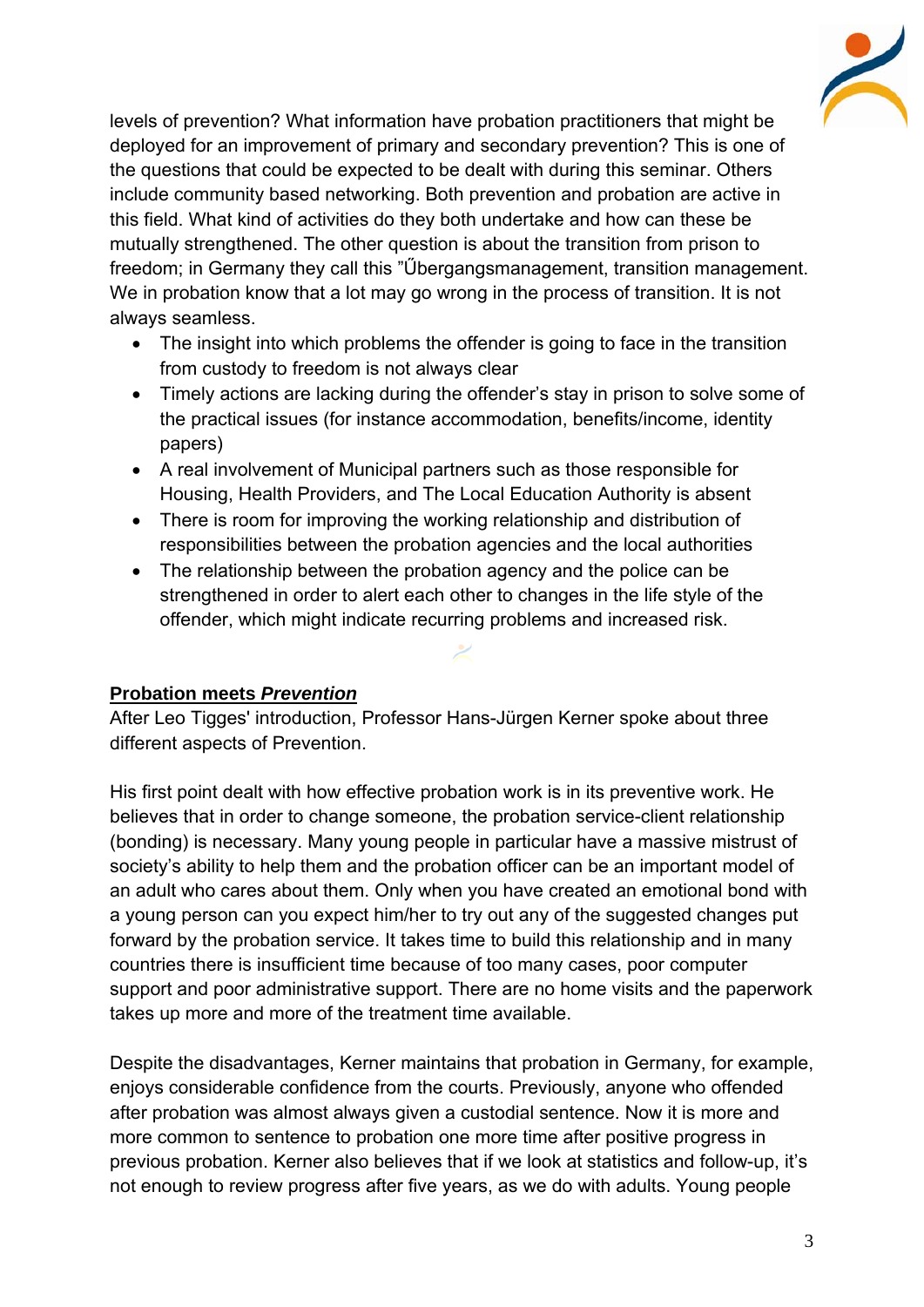

need to be followed-up after three years as their lives change so fast. Kerner argues that the signs of successful probation are longer times between reoffending and less serious crimes.

Kerner's second point is about the role of probation and responsibility for the children of offenders. Research has shown that these children run a higher risk of ending up on the downward slope to criminality. In the USA, there is a successful programme (Blueprint), where preventative work is undertaken with offenders who have children in helping them to become better parents. The reality that many children live in is the world of single mothers with poor economy, poor social networks and a lack of male role models. Those who have themselves witnessed violence in the family have a greater tendency to use violence themselves as adults.

Kerner continues with his third point in which he argues that the probation service should co-operate more with the police in order to prevent crime at an early stage. The probation service should also be involved in local crime prevention committees. Probation plays an important role when it comes to presenting successful cases when there is lobbying, for example, against a reception or treatment centre in an area. By stressing that the best way of rehabilitating offenders is to allow clients back into the community, it can reduce opposition to a project.

### **Prevention in Probation in Europe**

Professor Anton von Kalmthout was ill, but he asked Leo Tigges to present the results on prevention in his new book "Probation and Probation Services in Europe" (31 countries are included). Kalmthout shows that probation usually works directly with offenders, i.e. the 3rd form of prevention, but also participates in public prevention programmes such as local crime prevention councils and other national or local forms of cooperation. In Portugal, for example, there is a national plan for the area of drugs. Switzerland is working on violence in close relationships and attacks on children. In England and Wales there are Crime and Disorder Reduction Partnerships and MAPPA, whilst Ireland has multi agency partnerships and a specific division dealing with young offenders. This work impacts on the siblings of young offenders. In emerging countries the promotion of alternative sanctions, probation measures and short sentences (instead of long sentences) is regarded as such as prevention.

Probation services often lack the resources to work with people other than their clients. Much preventive work is based on voluntary input or extra funding. So only few probation services are undertaking secondary and primary prevention activities undertaken. Leo's personal opinions are that the limited role in secondary and primary prevention is defendable. The greatest effort has to be made in improving the effectiveness of probation as such. This already requires a lot of energy and time. It will cost even more effort to act effectively in the prevention domain, which does not converge with the core activities and expertise of probation officers. Besides, there is not a lot of prevention knowledge that has proven to work effectively. Probation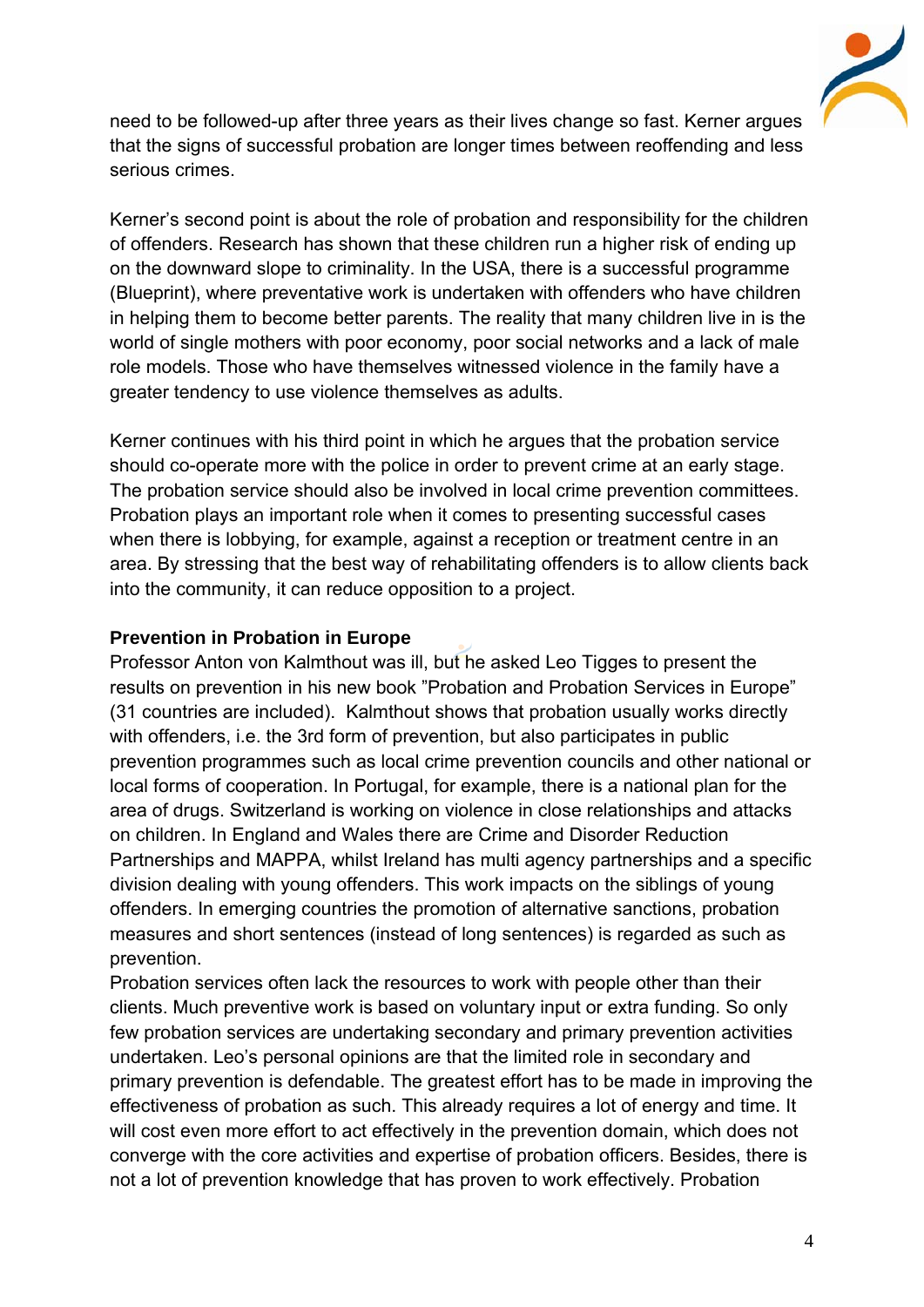

services should strengthen their influence in society by spreading the message of less reoffending after probation than custodial sentences. At the same time, he warns of a "Safety-Utopia". It is impossible to guarantee complete safety in any country where people are released from prison after serving a sentence. It's a utopian dream to think that probation can guarantee that they won't reoffend. Perhaps there is confusion over the term probation. Ordinary citizens often believe that those sentenced to probation are monitored 24/7, whereas in reality probation officers meet a client for maybe one hour a week.

## **Prevention through civil participation Prof. Dr. Christian Pfeiffers**

One of the keynote speakers in the Prevention Congress was Prof. Pfeiffer. He had an exciting speech about the beneficial effects of involvement of citizens (bürgerschafliches Engagement) in the promotion of prevention. With a lot of statistics he made clear that criminality in Germany during the years 1993-2007 has reduced. (This is not reflected in the feelings of the public.) Several factors play a role: the ageing of the population (the number of young men has decreased); the clear-up rate has gone up, as has the willingness to report to the police. Despite the decrease of crime in general, the amount of violent crime, especially committed by young men (not girls!) has risen. Here a target group for citizens involvement can be easily identified. Especially those young men do less well at school than the girls. A correlation can be found between the amount of time spent in watching (violent) television programmes and (violent) computer games on the one hand and bad school achievements on the other hand. This is even more apparent for young immigrants. Investing in youth helps: striking differences appear in the cities of Hanover and München as in the former city more possibilities exist for youngsters (with a foreign background) to be assisted during their school career, not only in the curriculum requirements but also in the sphere of meeting positive friends, participating in sports and cultural activities. That assistance is organised by voluntary organisations.

**The Relevance of prevention to probation: indications from recent experiences**  Anneke Menger, the University in Utrecht; Society and Justice Faculty.

Menger began her lecture by establishing that safety is a hot subject. People want complete freedom to live their lives, but at the same time maximum security from society. Menger wants to discuss whether preventive work is too soft and whether it can be shown to have any effects.

Menger divides "prevention" into different groups. She calls the first one

 "universal prevention" in which she argues that society should invest time and money in good schools, work for everyone, cheap housing etc. Menger argues that this is not the responsibility of the probation service; that they are probably effective in their work, but that this is difficult to prove.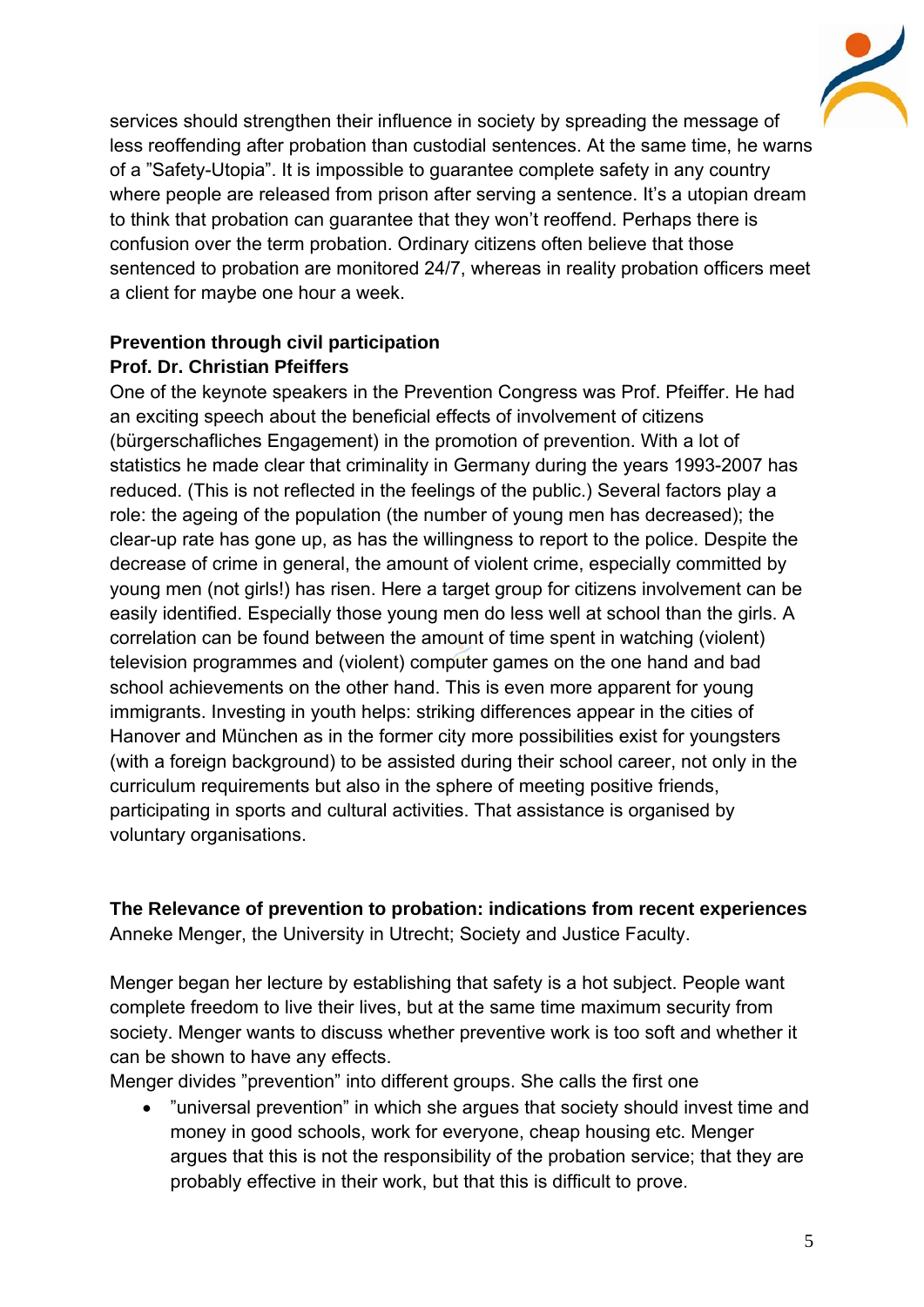

- "selection prevention" is aimed at groups that are known to be high-risk, such as single mothers. Selecting a particular group can stigmatise and segregate. Results are often limited, but there's lots of good will. The best results come from pre-school input. In the USA, there is the project "Big brother, big sister" where young people mentor younger children in the risk zone. There is also the Nursery Child Partnership in which single mothers are supported for two years after the child's birth. This has resulted in a 75% reduction in attacks on children. This is not the work of the probation service either, but rather that of social services.
- "indicator high risk prevention" involves working with criminally active young people in projects like "scared straight" or "boot camps" despite the fact that recidivism is around 80%. The most effective treatment for these young people is family therapy in which the young people can contribute to their own life-goals. This too is not the responsibility of the probation service.
- "clinical prevention" is what we call probation when society-based multimodal programmes are used together with positive goals for work, motivation strategies and cooperation with networks of other involved/authorities and voluntary organisations.

Menger argues that there are few good and proven preventive activities. The conclusion that we can draw is that short-term, quick fixes seldom work in the long term. What gives results is continuity and long-term work towards set goals together with the client.

### **Scandinavian Experiences in Probation and Prevention**

Erik Nadheim Director, the Crime Prevention Council in Norway.

Nadheim compared the Scandinavian countries and found certain differences. In 2006, Sweden had twice as many cases (120) of manslaughter and murder as Denmark (53) and almost 4 times as many as Norway (33) in the same year. But compared with Brazil with 55,000 manslaughter/murders Sweden is in a good position! The Nordic countries are also on a similar level with regard to custodial months served, but if we look at the average number of clients in custody compared with probation (2005), only Norway has fewer clients on probation than in custody, whilst Denmark and Sweden have around twice as many probation orders as custodial sentences. Whether this has anything to do with confidence in probation services' preventive work is hard to prove, but it could be one explanation.

In Norway the number of crimes is decreasing, but the number of custodial sentences is increasing. Of the probation service's resources, 45% is taken up by various probation orders, 27% is devoted to psychiatric reports and approximately 8% by drink-driving; the rest of the resources, 18%, are allocated to conditionally released clients. Norwegian probation officers can tailor the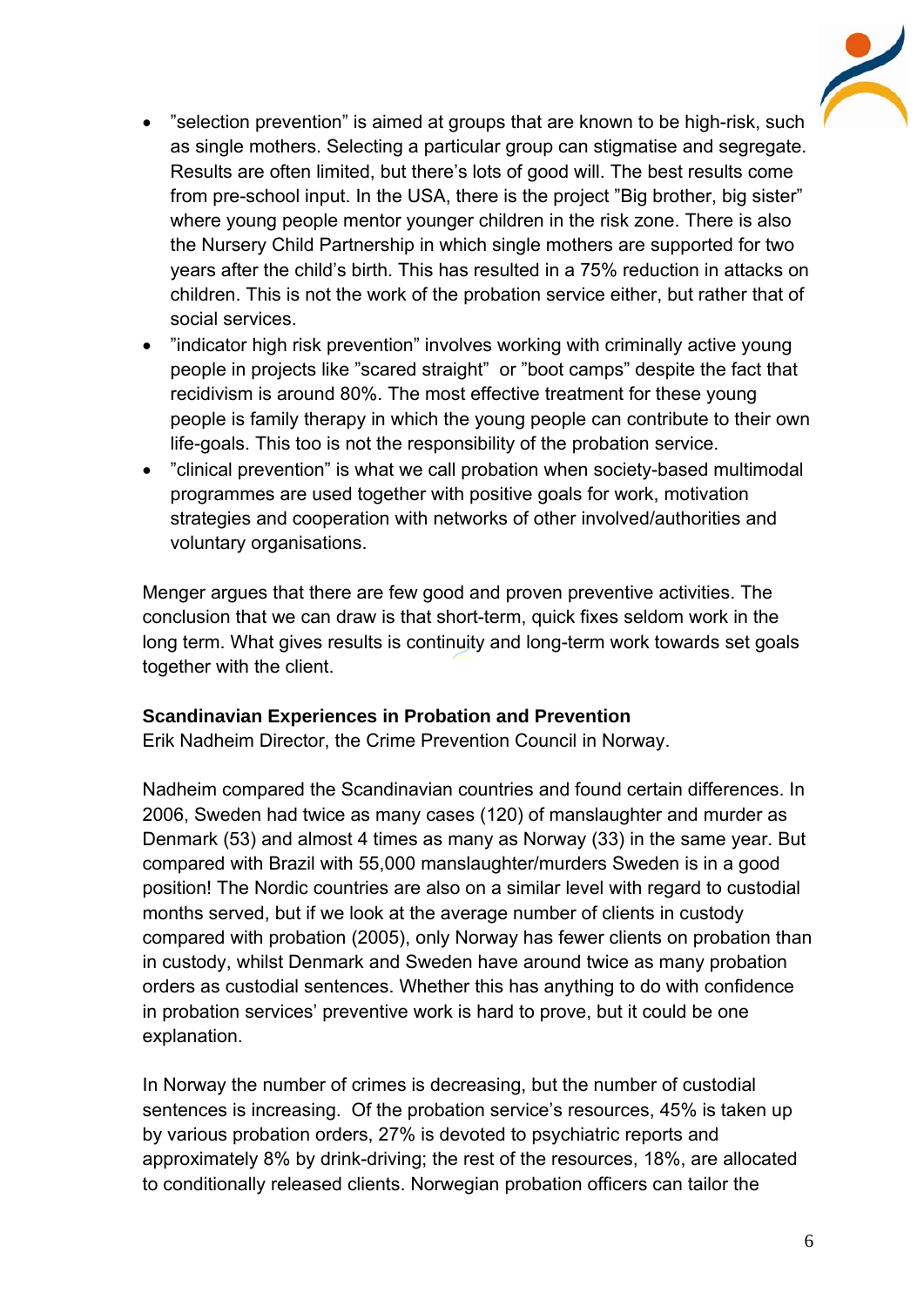

individual social services themselves. In 2007, 66.5% consisted of unpaid work, then there was individual counselling (6.8%), programme participation (4.5%), treatment (1.6%) and mediation (0.2%). 86.1% of clients manage their probation without any problems and 3 years after sentencing 66% of them have managed without reoffending, whereas 60-70% reoffend after a custodial sentence. Figures are hard to compare however, since those who are sent to prison have committed more serious crimes.

## **Risk-oriented Probation - a contribution to crime prevention**

Patrick Zobrist, Office of Corrections, Probation and Execution Services, Zurich

Zobrist's job is to work on preventing reoffending and protecting society. Here the focus is on the crime, the risk of injury/damage, the risk of reoffending and individual needs. They use a tool called CLIPS (Client assessment and intervention planning system).

The tool consists of five different parts. Part 1 is background factors, part 2 interview, part 3 the client's view of the risk factors, part 4 the client's explanation model for why he/she commits crime, part 5 is an intervention plan. This can include individual or group contacts with various persons. The start is always the formation of a working relationship and reflection on the crime. Later this can be expanded with desired short and long-term goals, help in seeing risk situations and avoiding them.

Zobrist talks about two different perspectives when it comes to intervention:

- The client can handle risk situations (can see them, avoid them or manage them)
- The client changes his/her risk-related problems (changes partner, social circumstances (e.g. home), maintains the achieved result)

The most important thing is not to be too general in crime-prevention work, but to tailor a prevention model for each client. In Switzerland, prevention work is the responsibility of the police, but the probation service can contribute with its knowledge. This does not currently happen. In Switzerland, an offender does not receive supervision after the first crime, which means that the penalty is seldom meaningful from a preventive perspective. It's more a general warning for bad behaviour. They have a strong tradition of a medical explanation model for crime and the result is often therapy of some kind. Judges seldom request a psychiatric report before a trial (because it makes the legal process longer) and prosecutors are not interested in this either.

Zobrist argues that probation should publicise itself better by pointing out to the public that a risk-assessment of the client can make reoffending less frequent and society safer. In England and Wales, for example, they have begun to appoint communication officers in all probation areas in order to manage what is written in the media and communicate directly with stakeholders.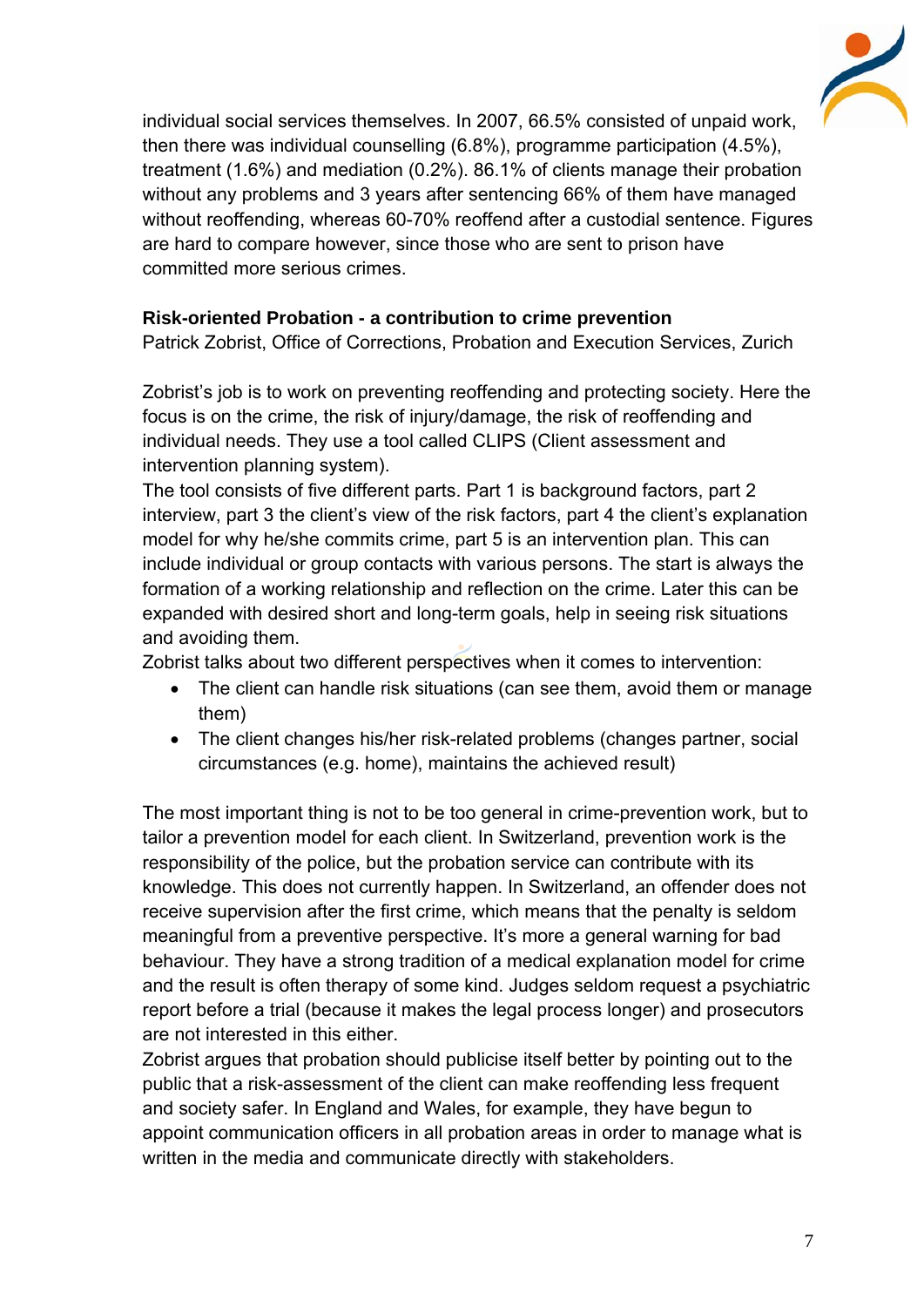

## **Community based networking in Probation and prevention**

Suzanne Vella, Deputy Director and Gerry McNally Assistant Director, probation Dublin

Ireland, with a population of 3.4 million has among the lowest criminality percentages in the EU. The country is also unusual in that there are more people on probation (8,000) than in prison (3,400). There are 50 different probation offices and approximately 500 staff. The probation service works closely with communities and 40% of the money they receive from the state for their activities goes to various projects in the local community. For example, those sentenced to community service build a garden near a local school that the children can take care of. Grants are given to a range of funded projects offering a range of programmes including drug/alcohol programmes, housing and education . Ms Vella gave an example of probation work in the project "Tus Nua", where the probation service worked with a voluntary organisation to arrange supported housing and help to homeless women at high risk of reoffending. "Le Cheile" is a project to arrange a national network of mentors for young offenders so that they will have good role models. The project advertises for volunteers who work together with the probation service. Experience has shown that when volunteers and others involved from the community could talk about probation work through their own experience this was good PR for probation. Those who were mentors to offenders could reassure the public by showing that integration is the best way of reducing the risk of reoffending. As with sex offenders the case can be made that it is better they are supervised otherwise they would live among us anyway without any monitoring.

## **Community participation for violence prevention – selected experiences from Latin America and South Africa**

### Roland Ziss, Consultant at SUM, Wiesbaden

Ziss talked about his experiences in Colombia, El Salvador and South Africa. He considers that the key to success is co-operation from society in the process and not just police and the criminal justice system. One of the most important preconditions is doing something about the widespread poverty in some countries, which contributes to certain groups in society not wanting to "wait their turn" but instead starting to help themselves to the riches that some sections of society enjoy. The result is the formation of gangs, mafia-like organisations and corruption.

In **Colombia**, which is a violent country with the world's highest percentage of persons killed per year, the state contributes to a large part of the violence. Colombia has its own science of violence and its consequences, which is called "violentology". In the capital, Bogota, Ziss took part in helping improve the environment and thereby reducing criminality. Living conditions, for example, were improved and meeting places where crime is committed were rebuilt so that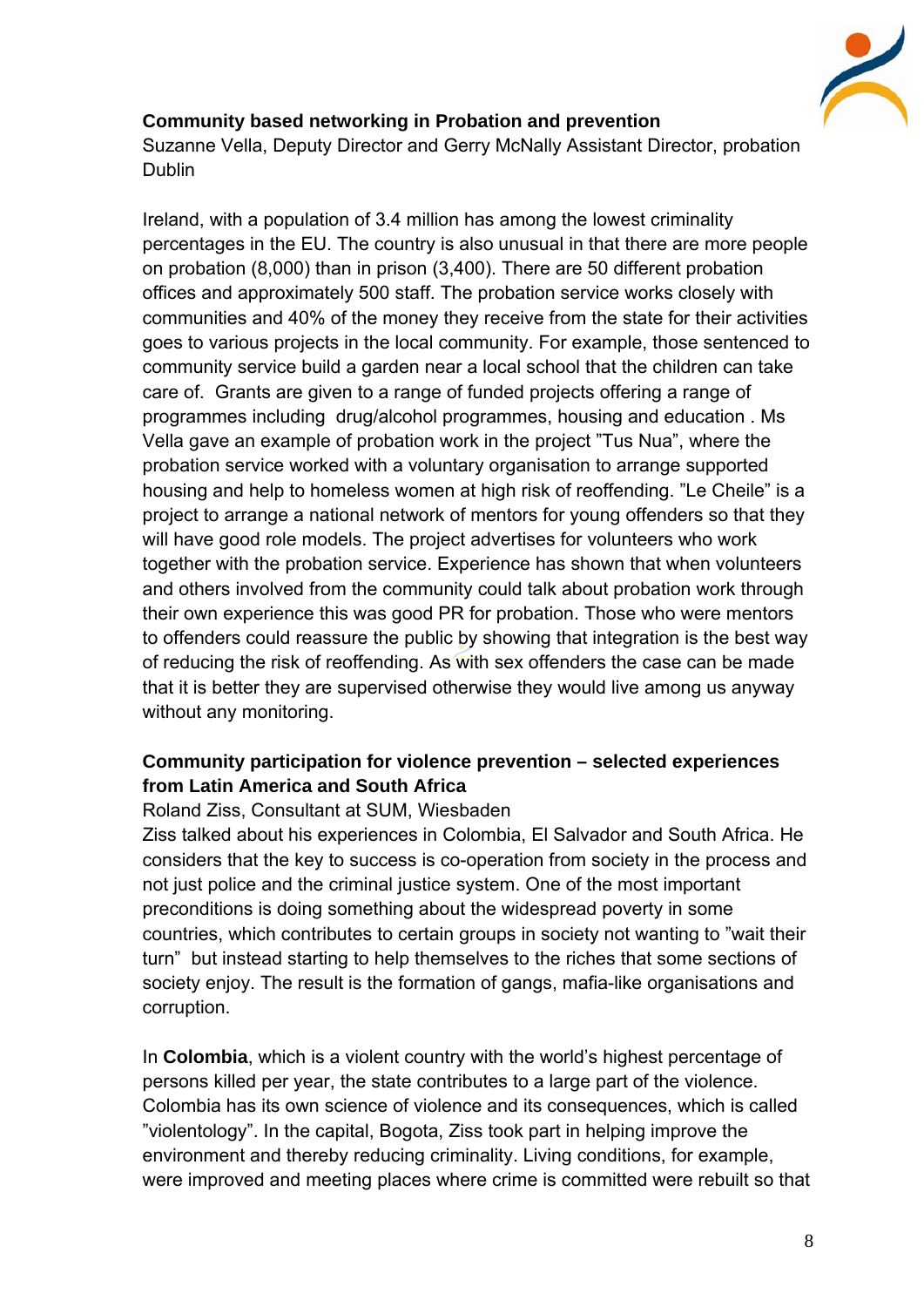

ordinary people dared to go there. Security in schools was also been improved. Sixty thousand young people were also trained in conflict-resolution and mediation. Ziss talks about the concept KAP (knowledge, attitude and practice) in reducing family violence. Work is carried out, for example, with single mothers to support them in setting limits for children.

There was also an increased tendency to report crime to the police when the police took crime reports seriously and criminals were apprehended and sentenced. Ordinary people dared to go out again and reclaim the streets, which further reduced criminality like drug-pushing. One reason why the project has succeeded, Ziss believes, is that it is international. The authorities know that they are under scrutiny and therefore ensure that corruption is held in check so as not to destroy the country's reputation.

In **El Salvador,** violent street gangs called "maras" control the streets and squares. The key to success is to engage with the gang that "owns" a particular area of the town and to get them to agree to the idea of change. Otherwise they will oppose all suggestions just to show that they hold the power. Half of the population is under 25 and 50% of households consist of single mothers. The middle classes have been asked to help reduce crime by helping the less fortunate children to a better future by helping them with homework, and there are youth camps with good role models. The children receive more food and there are cleaning patrols that ensure that rubbish, which is simply thrown onto the street, is cleaned up so that the environment is more pleasant. The project has also included the building of a number of "community centres" where people can meet in a safe environment and children can have fun without witnessing violence. When the state invests money, this results in the private sector also wanting to be involved in improving the situation.

In **South Africa's townships** the murder rate is 50-150 per100,000/ each year. Break-ins are so common that they are not reported and violence in the family is natural. Apartheid created this behaviour and made a situation in which the ordinary coloured man was powerless in society and could not support his family, thereby losing his traditional male role. People don't trust the authorities and try to get what they want for themselves. In order to change this criminality, a sense of community has to grow in the area so that they take care of their own environment and do not injure each other. The project emptied areas of land that have become rubbish dumps and instead created a simple football pitch, sent coaches, bought boots and balls so that football can be played. The children learn loyalty, team spirit and to obey a team-leader. When people see that this works and that the area becomes calmer, there is a ripple effect. These investments are very inexpensive and have a big effect on youth crime.

#### **Declaration**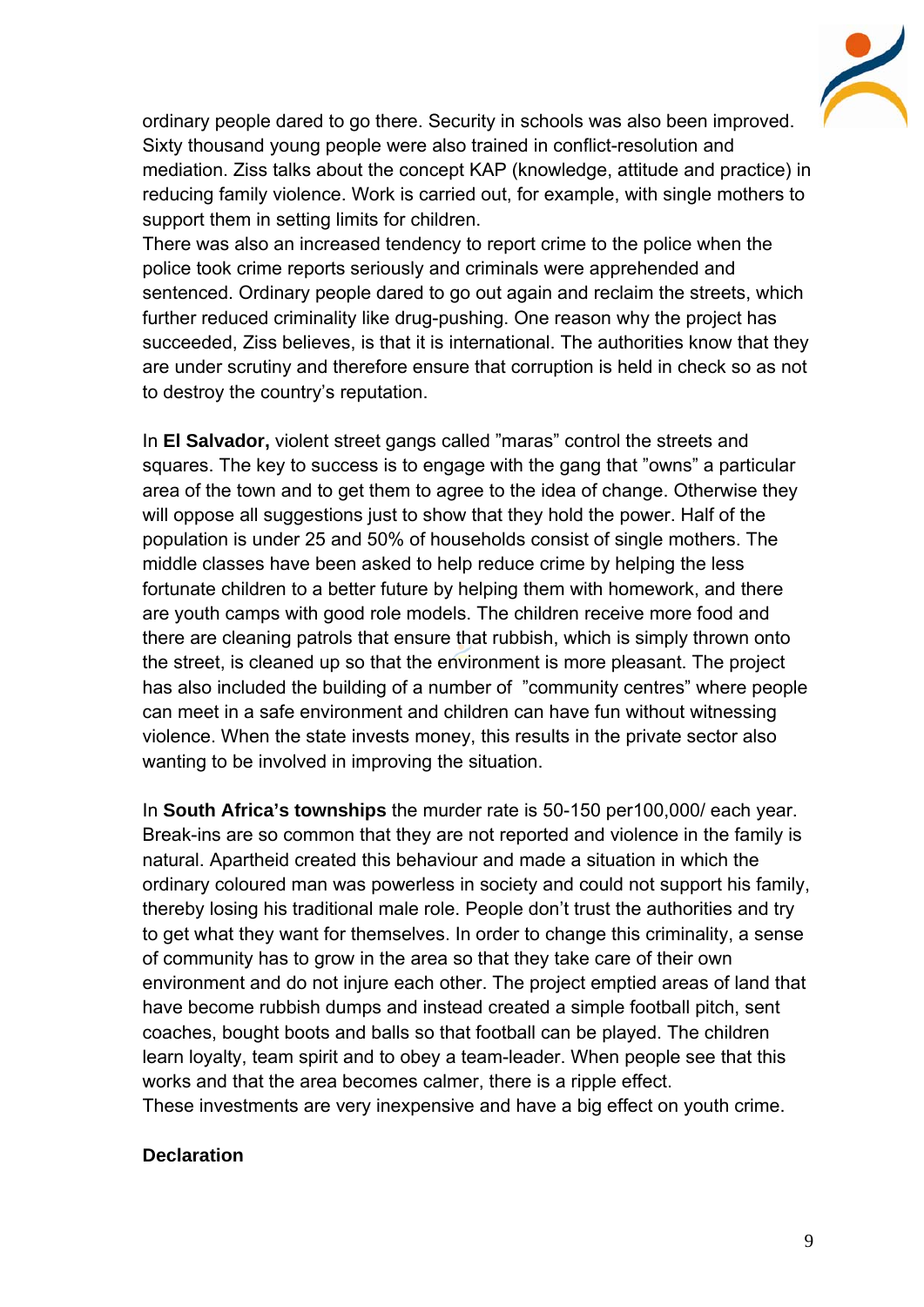

The participants resumed the importance of probation in a declaration. It was presented by Leo Tigges as follows:

"CEP and its members are enthusiastic about being able to participate at this congress on prevention. The reason is that probation promotes crime prevention as part of its core work. The main emphasis of probation however is on tertiary prevention. Next to the traditional distinction between primary, secondary and tertiary prevention we have also looked into the distinction between situation orientated, victim orientated and offender orientated prevention. The distinction which is quite often used in child protection work seems also to have a strong appeal to probation work. In this child protection framework we distinguish between general interventions, interventions on defined target groups indicated by high risk prevention and clinical prevention. We feel very much at home in clinical prevention or offender orientated prevention. Probation may have a part to play in the other prevention fields like in primary and secondary crime prevention but mostly this is a by-product, be it an important one. For example, successful work with domestic violence perpetrators may also have a beneficiary effect on younger family members, especially as we all know that violence in the family and domestic violence tend to lead to inter-generational crime and domestic violence. Of course the probation officers will not work with the children or with the family as a whole, but probation has a role to play in warning the child protection system, and the police, and to play its role in the containment of the unwanted behaviour of the offender. The supervision might offer a wonderful stick to use when the offender is not living up to his obligations under the supervision contract.

The ultimate goal of probation is the prevention of re-offending but total elimination of risk when offenders are being managed in the community is not possible. We have to be clear about that. Although the supervision might be intense, it is not 24 hours a day monitoring of the offender. Success may be defined as the total prevention of re-offending, but in a lot of cases this is unrealistic in the short term. Success may also be defined as a reduction in the frequency of re-offending and a reduction in the harm caused. A longer period between crimes and less serious crimes also denote success. It is good to stress that crime reduction is not only a probation job. It is every one's responsibility – communities as well as the other statutory agencies working in criminal justice.

What is the special role probation officers have to play in crime prevention? Their contribution is their skill in assessing and managing the risk offenders pose. But communities must acknowledge that there is a risk in having offenders in their midst.